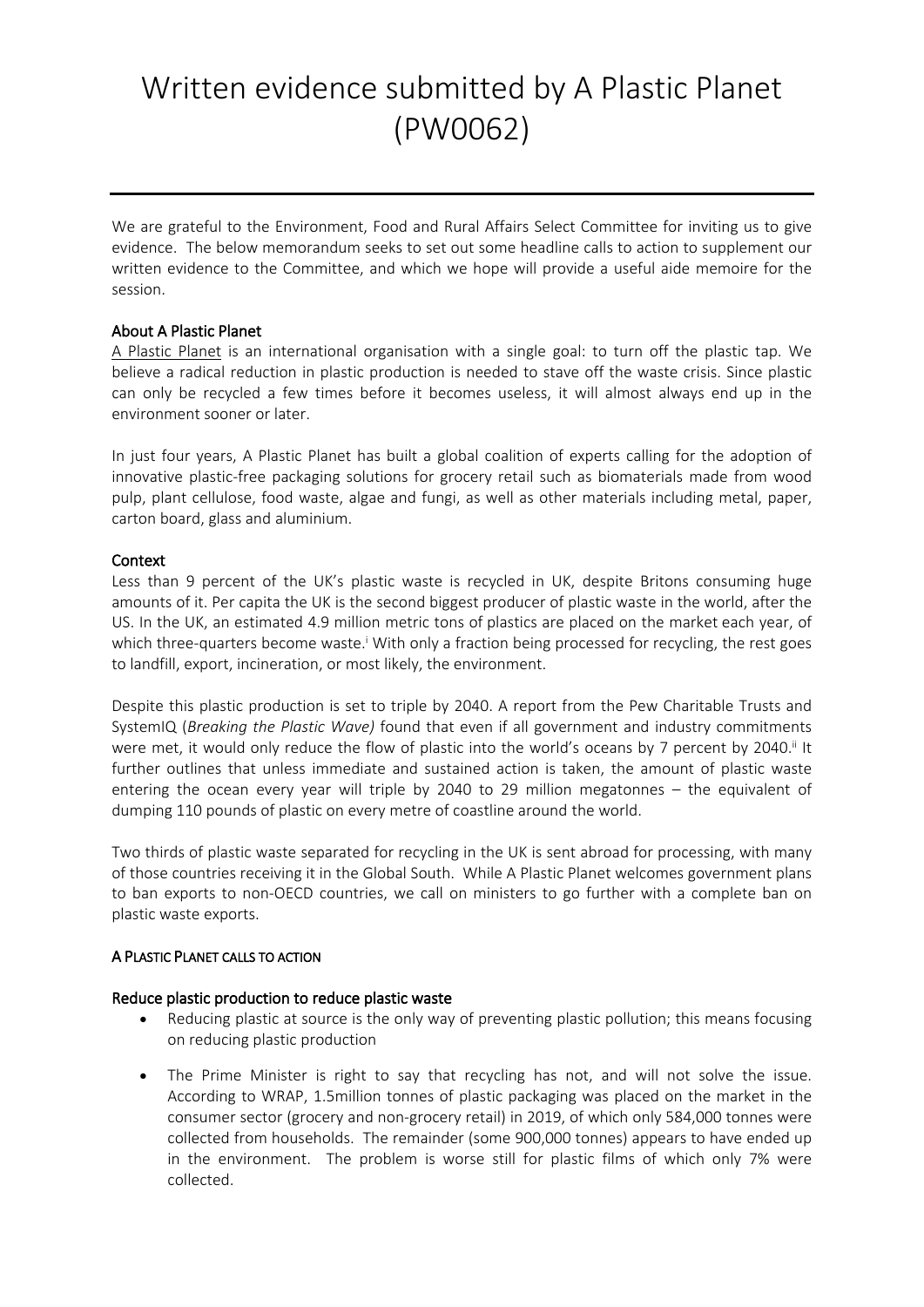• In any case, plastic cannot be recycled infinitely. It is actually 'downcycled' and will eventually make its way to landfill, incineration or the environment

## **Government targets**

 Voluntary commitments from industry are failing and current Government targets to reduce plastic waste are not ambitious enough. A report from the Pew Charitable Trusts and SystemIQ (*Breaking the Plastic Wave)* found that even if all government and industry commitments were met, it would only reduce the flow of plastic into the world's oceans by 7 percent by 2040iii

## **New bans on single use plastic**

- The Government's single-use plastics ban is a good start in removing problem plastics, but it needs strengthening, and fast. Plastic sachets are a case in point. 855 billion plastic sachets are used every year around the world. They are difficult if not impossible to recycle due to their composition, contamination and their lack of value. The Global Brand Audit Report found sachets are the most commonly found item of branded plastic waste.
- Plastic-free alternative materials and system changes are readily available and should be adopted at scale. Brands are already seeking to move the market towards these, but regulation has yet to catch-up.

## **Mandatory common metrics for plastic footprint reporting for UK supermarkets**

 UK supermarkets should be required to disclose their plastic use across the supply chain, according to a set of prescribed, common metrics. Amendments to this end were debated in the House of Lords during the passage of the Environment Bill, and the government should now look to introduce similar provision as part of regulations under the Bill.

## **The Refill Revolution**

 Refill schemes in supermarkets across the UK should be encouraged and incentivised, with the view to seeing them adopted at scale. By 2027, government should mandate supermarkets in excess of 400m<sup>2</sup> to give at least 25% of their floor space to refill technology and plastic-packaging free dispensing systems. This would reflect and improve upon practice in France which is moving to a 20% requirement of this kind by 2030.

#### **Plastic packaging tax and Extended Producer Responsibility**

- Funds raised from the Government's proposed Extended Producer Responsibility scheme and Plastic Packaging Tax should be ringfenced into waste management infrastructure, particularly those which process plastic alternatives, such as the modern anaerobic digestion facilities need to process compostable packaging.
- Where there is confusion on when and where compostable materials should be used, A Plastic Planet has created the *Compostable Conundrum: The Red & Green List*, which gives clear guidance on when they should be used in place of plastic
- In determining what should constitute 'recycled content' for the purposes of the new plastic packaging tax, HMRC should ensure 'chemical recycling' cannot be used as a means of bypassing the tax.

#### **Plastic waste exports**

• The Government must end the UK's practice of exporting its plastic waste, and instead look towards dealing with its own waste on home soil. Continued exports encourage continued neglect of infrastructure to process waste here. Ministers should seek to end plastic waste exports to all countries as a means of catalysing infrastructure creation.

*Sian Sutherland*